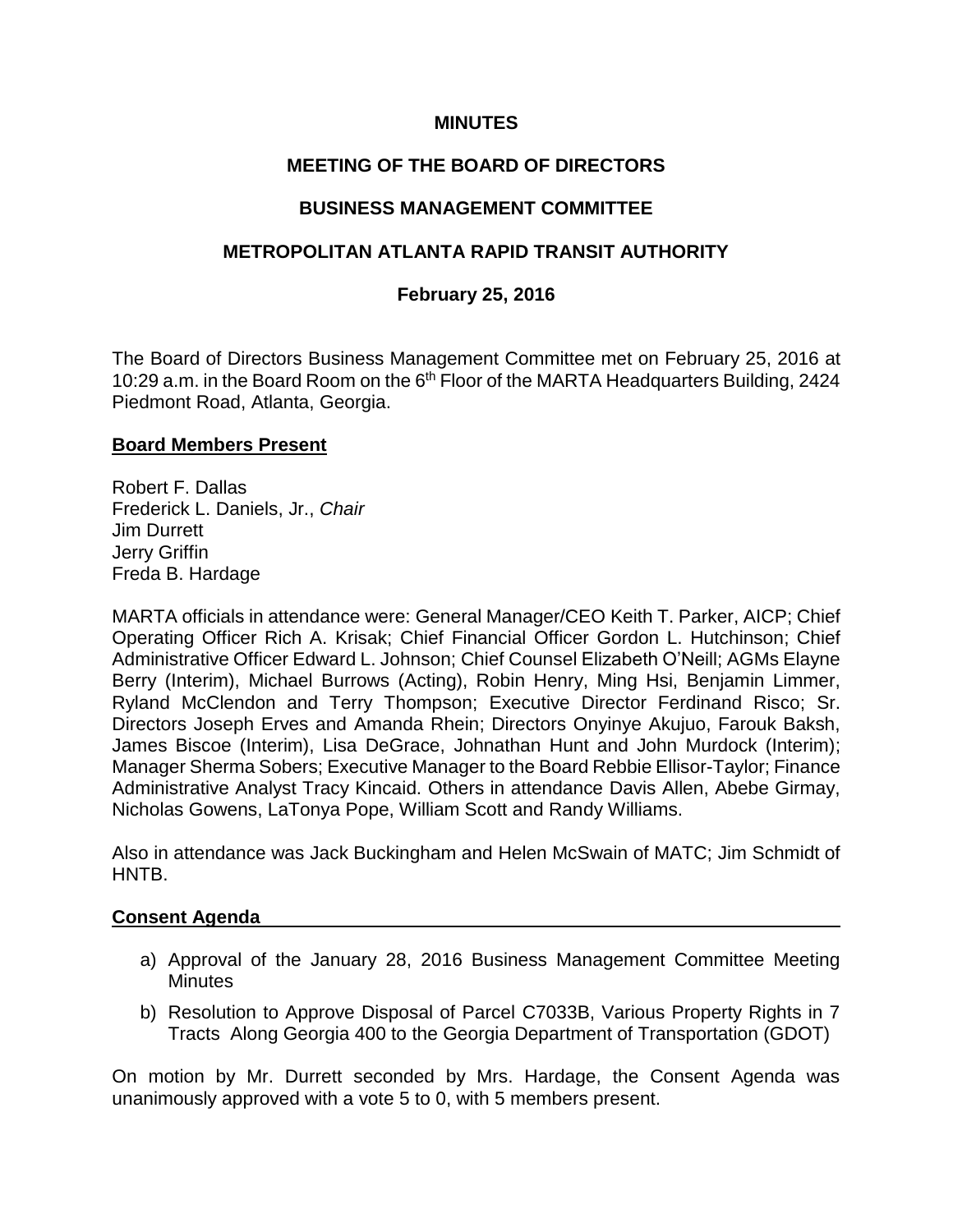### **Individual Agenda**

\*\*\*\*\*\*\*\*

On motion by Mr. Griffin seconded by Mr. Durrett, the Committee unanimously agreed to go into Executive Session at 10:47 a.m. to discuss a real estate matter.

On motion by Mr. Griffin seconded by Mr. Durrett, the Committee unanimously agreed to adjourn the Executive Session at 10:56 a.m.

\*\*\*\*\*\*\*\*

# **Resolution Authorizing the Rejection of the Single Proposal Received for Request for Proposals (RFP) Number P35487 – Transit Oriented Development at Oakland City Station**

Ms. Rhein presented this resolution for Board of Directors' approval authorizing the General Manager/CEO or his delegate to reject the single proposal received for Request for Proposals (RFP) Number P35487 – Transit Oriented Development at Oakland City Station, in accordance with the provisions of Section 14(j) of the MARTA Act of 1965, as amended.

On motion by Mr. Durrett seconded by Mr. Dallas, the resolution was unanimously approved by a vote of 5 to 0, with 5 members present.

### **Resolution Authorizing the Award of a Contract for Brokerage Services for the Sale of Lease of Excess Properties, Request for Proposals (RFP) Number P33467**

Ms. Rhein presented this resolution for Board of Directors' approval authorizing the General Manager/CEO or his delegate to enter into a contract with Red Rock Global, LLC for Brokerage Services for Sale or Lease of Excess Properties.

On motion by Mr. Durrett seconded by Mr. Dallas, the resolution was unanimously approved by a vote of 5 to 0, with 5 members present.

# **Briefing – FY2016 December Budget Variance Analysis and Performance Indicators**

Mr. Hutchinson briefed the Committee on the FY2016 December Budget Variance Analysis and selected Performance Indicators.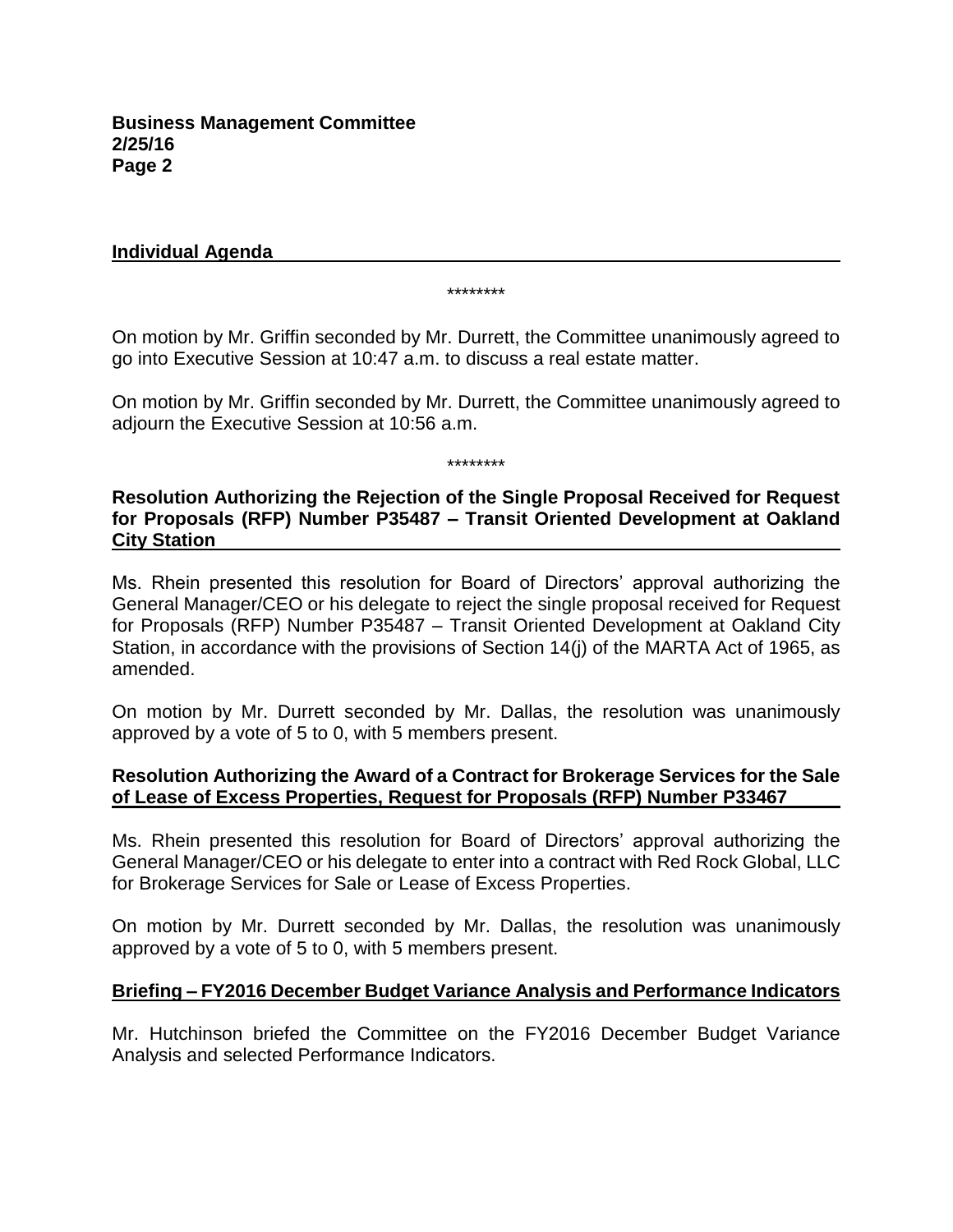- Revenues for the month of December were \$35M, \$2.4M below projections, and Expenditures were \$4.8M less than budget – MARTA finished the month with a surplus of \$2.1M, \$2.4M better than budget
- Sales Tax Revenues were weaker than expected, and there was softening in Passenger Revenues
- On the expense side, MARTA was net positive, but Overtime continues to run high
- Healthcare costs were lower than expected, and Benefits were positive
- Year-to-Date (YTD) Expenditures are running lower than budget
- YTD Sales Tax is \$7.5M weaker than anticipated
- MARTA is using about 38% of the Sales Tax required to fund operations
- Gross Labor is above prior year as expected, but MARTA has stayed below budget in this area due to positive Benefits
- Combined Ridership has been on a downward trend the past couple of months
- Bus Ridership has been the area of highest decline
- Average Call Wait Time usually correlates with the Call Abandonment Rate, both are running above target
- Bus On-Time Performance (OTP) has run slightly below target for the past four months
- Mobility Mean Distance Between Failure (MDBF) is on an upward trend
- Bus Collisions are on a downward trend but slightly below target

Mr. Daniels asked where is MARTA experiencing Overtime.

Mr. Hutchinson said primarily in Bus and Rail Operations, Police, and Mechanics.

Mr. Krisak said Overtime is an ongoing result of Vacancies and Employee Availability.

Mr. Daniels asked what has the consultant found to the issues to be.

Mr. Parker said the consultant is finding that FMLA, more specifically, the abuse of it; plus recordkeeping are the main issues. He added that improving Overtime is a primary goal for MARTA this fiscal year.